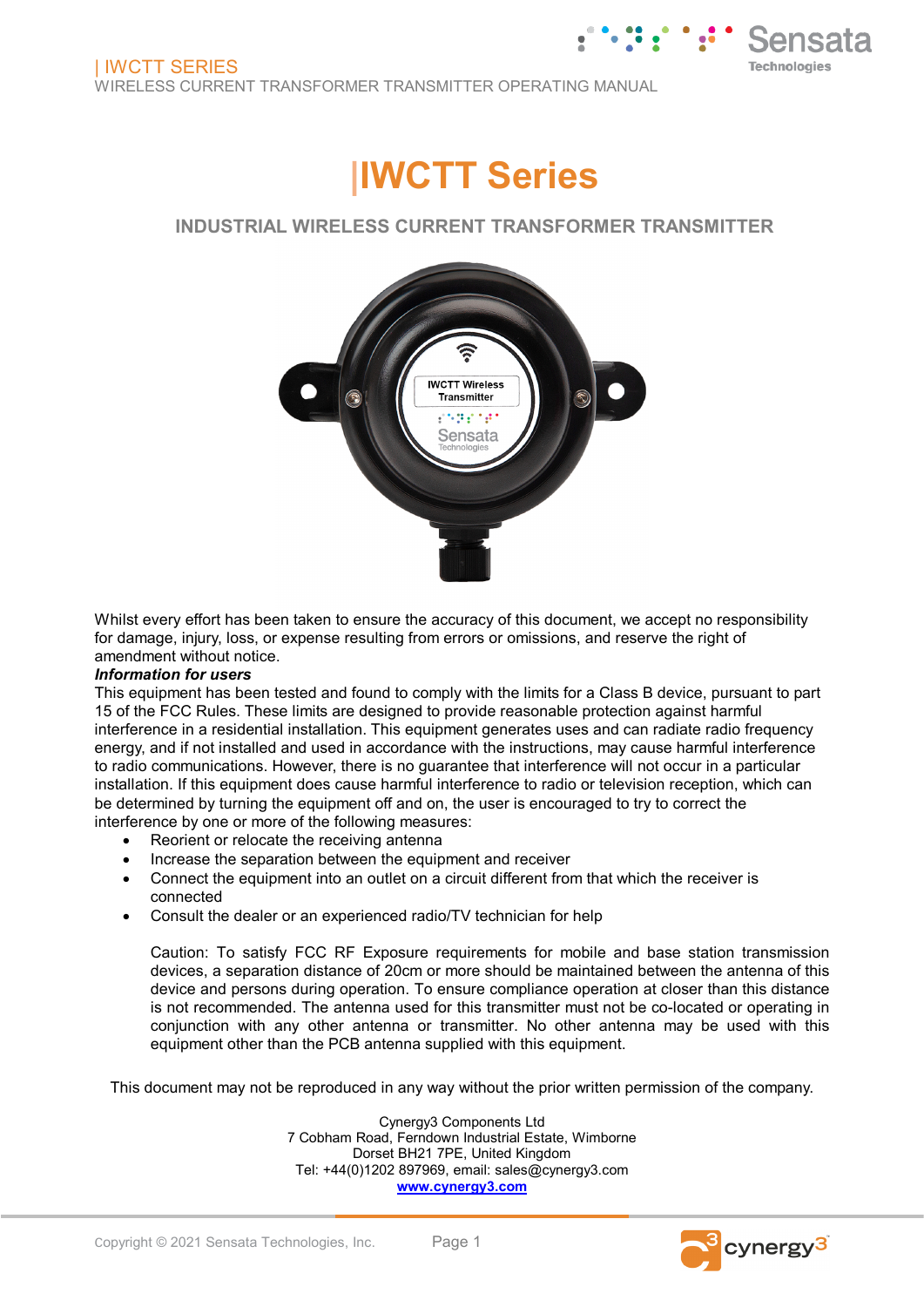## **CONTENTS**

| 1.    | <b>INTRODUCTION</b>                                                                                                    | 3                        |
|-------|------------------------------------------------------------------------------------------------------------------------|--------------------------|
| $1.1$ | <b>Safety Information</b>                                                                                              | 3                        |
|       | 1.2 Hardware Features <b>Market and Science And Tarace Area</b> Andrew Market and Area Area Area Area Area Area Area A | $\mathbf{3}$             |
| 2.    | <b>UNPACKING</b>                                                                                                       | $\overline{4}$           |
| 3.    | PRODUCT IDENTIFICATION LABEL<br><u> 1990 - Johann John Stein, markin santa a</u>                                       | $\overline{\phantom{0}}$ |
| 4.    | <b>INSTALLING/CHANGING THE BATTERY</b>                                                                                 | $\overline{\phantom{a}}$ |
| 5.    | SETTING UP THE IWT WIRELESS TRANSMITTER                                                                                | $\sqrt{5}$               |
| 6.    | <b>TROUBLE-SHOOTING GUIDE</b>                                                                                          | 7                        |
| 7.    | <b>SYSTEM PART NUMBERS</b>                                                                                             | 8                        |
| 8.    | <b>SPECIFICATIONS</b>                                                                                                  | 8                        |

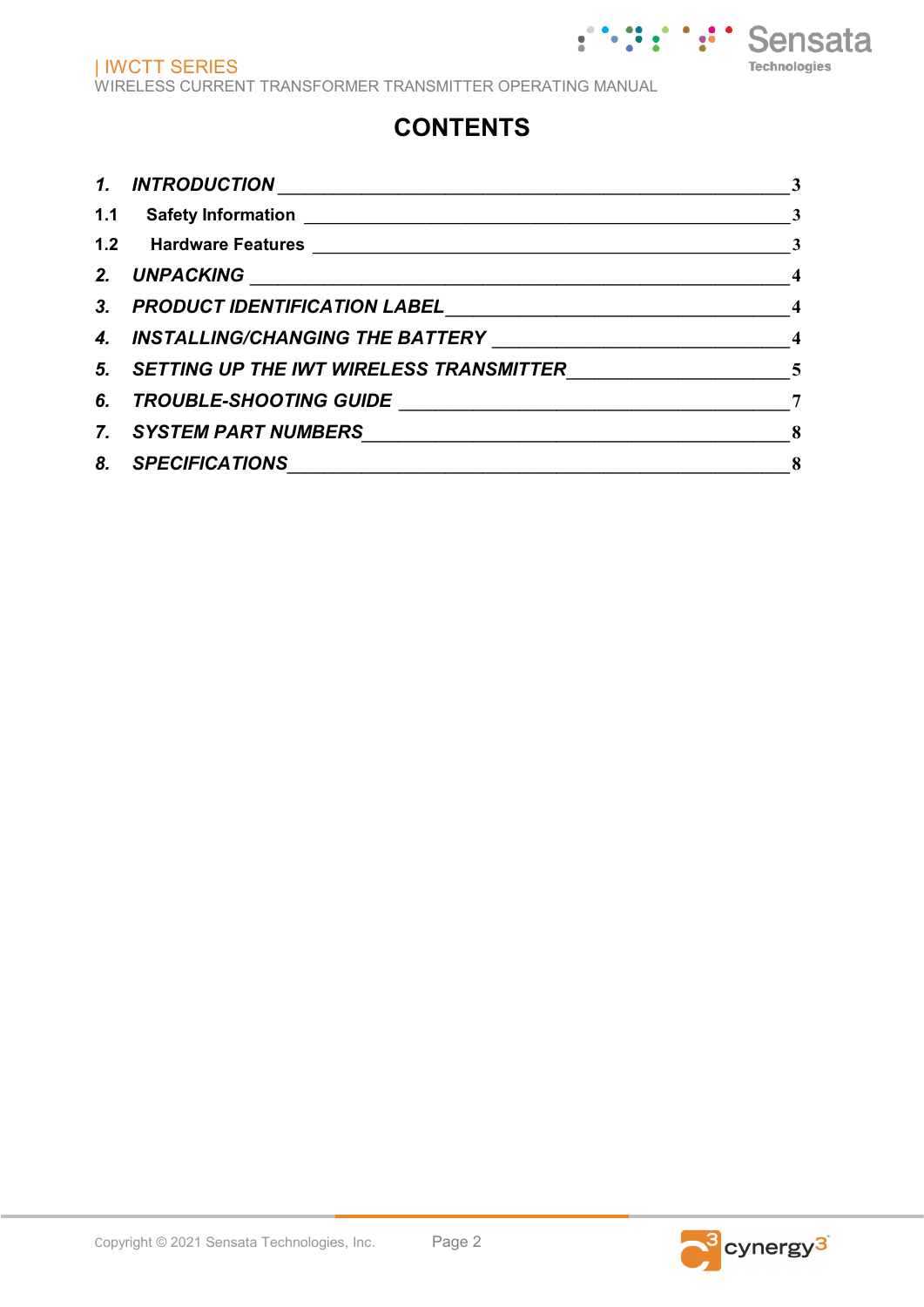# **1. INTRODUCTION**

### **1.1 Safety Information**

This manual contains information that must be observed in the interest of your safety and to avoid damage to assets. Please read this manual before installing and commissioning the device and keep the manual in an accessible location for all users.

### Contains FCC ID: W70MRF24J40MDME

Caution: To satisfy FCC RF Exposure requirements for mobile and base station transmission devices, a separation distance of 20cm or more should be maintained between the antenna of this device and persons during operation. To ensure compliance operation at closer than this distance is not recommended. The antenna used for this transmitter must not be co-located or operating in conjunction with any other antenna or transmitter. No other antenna may be used with this equipment other than the PCB antenna supplied with this equipment.

Please see the Certifications section for more information on RF Exposure Compliance

### **1.2 Hardware Features**

Our range of IWT wireless transmitters are available for a wide range of input types.

The IWCTT Current Transformer Transmitter has been designed to accept an input from any mV AC output current transformer up to 500mVac and transmit the value to one of the IWR range of receivers.

Please note that the IWCTT can also accept mV DC inputs up to a maximum of 0- 500mVdc

Depending on the receiver used, the value can be outputted as either a 4-20 mA or 1-5 V dc signal, displayed and logged on a PC, output as a Modbus RTU or TCP/IP register, or transmitted to a remote server using MQTT messages. The range of receivers available is shown in the table below.

| <b>Receiver Type</b> | <b>Features</b>                                        |  |
|----------------------|--------------------------------------------------------|--|
| $IWR-1$              | 1 off 4-20 mA or 1-5 V and 1 off Relay Output          |  |
| $IWR-5$              | 5 off 4-20 mA or 1-5 V and 1 off Relay Output          |  |
| <b>IWR-USB</b>       | Connects to any PC for data display and logging        |  |
| <b>IWR-PORT</b>      | Stores data from IWT transmitters as Modbus Registers  |  |
| loT-Gateway          | Stores data from IWT Transmitters & sends it to remote |  |
|                      | servers using MQTT packets                             |  |

The IWCTT Current Transformer transmitter works within the ISM license-free 2.4GHz bands.

Ranges of up to 500 m are possible using the standard transmitter and receiver unit with the optional 3dBi antenna giving a range of up to 750 m.

The transmitter is powered by a primary 3.6 V lithium cell and care must be taken to insert the battery in the correct polarity.

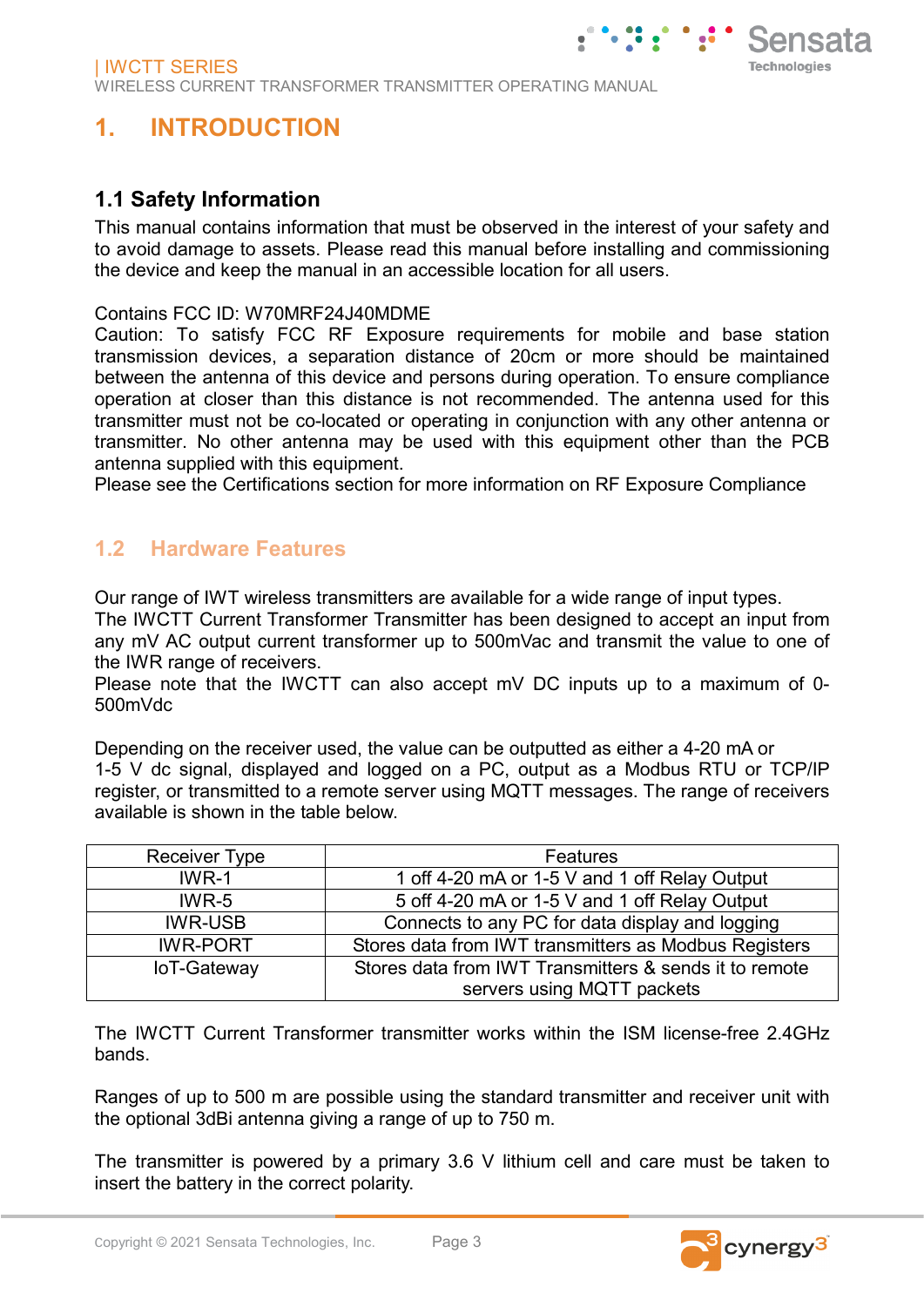## **2. UNPACKING**

The instrument should be carefully inspected for signs of damage that may have occurred in transit. In the unlikely case that damage has been sustained, DO NOT use the instrument, but please retain all packaging for our inspection and contact your supplier immediately.

## **3. PRODUCT IDENTIFICATION LABEL**

The unit delivered should be carefully inspected to ensure it is suitable for the application required. Detailed information on the product is included in the identification label and the user manual.

Please ensure, in particular, that the input range of the IWT is suitable for the intended application and that the IWT unit will not be subjected to temperatures greater than those specified in this manual.

## **4. INSTALLING/CHANGING THE BATTERY**

A Lithium 3.6V battery is included inside the IWT transmitter. The battery may be changed at any time, but care must be taken to install the battery with the correct polarity. After the battery has been changed, the unit should be switched on using the yellow slider switch SW3 and then the pushbutton SW1 should be pushed and held for 5s. This is to ensure the battery life count is reset correctly when a new battery is installed.

The internal red LED will flash 5 times to indicate this procedure has been carried out successfully.

The battery life is determined by the rate the transmitter sends the Temperature value to the receiver, this update rate can be selected using Dip Switch 1 and the default value is 10s.

Please dispose of all batteries as specified by the legislator according to the Closed Substance Cycle and Waste Management Act or country regulations.



### **! WARNING ! MAKE SURE THE CORRECT BATTERY POLARITY IS OBSERVED!**



**! WARNING ! INCORRECT BATTERIES MAY DAMAGE THE UNIT USE ONLY 3.6V LITHIUM C CELL BATTERIES** 

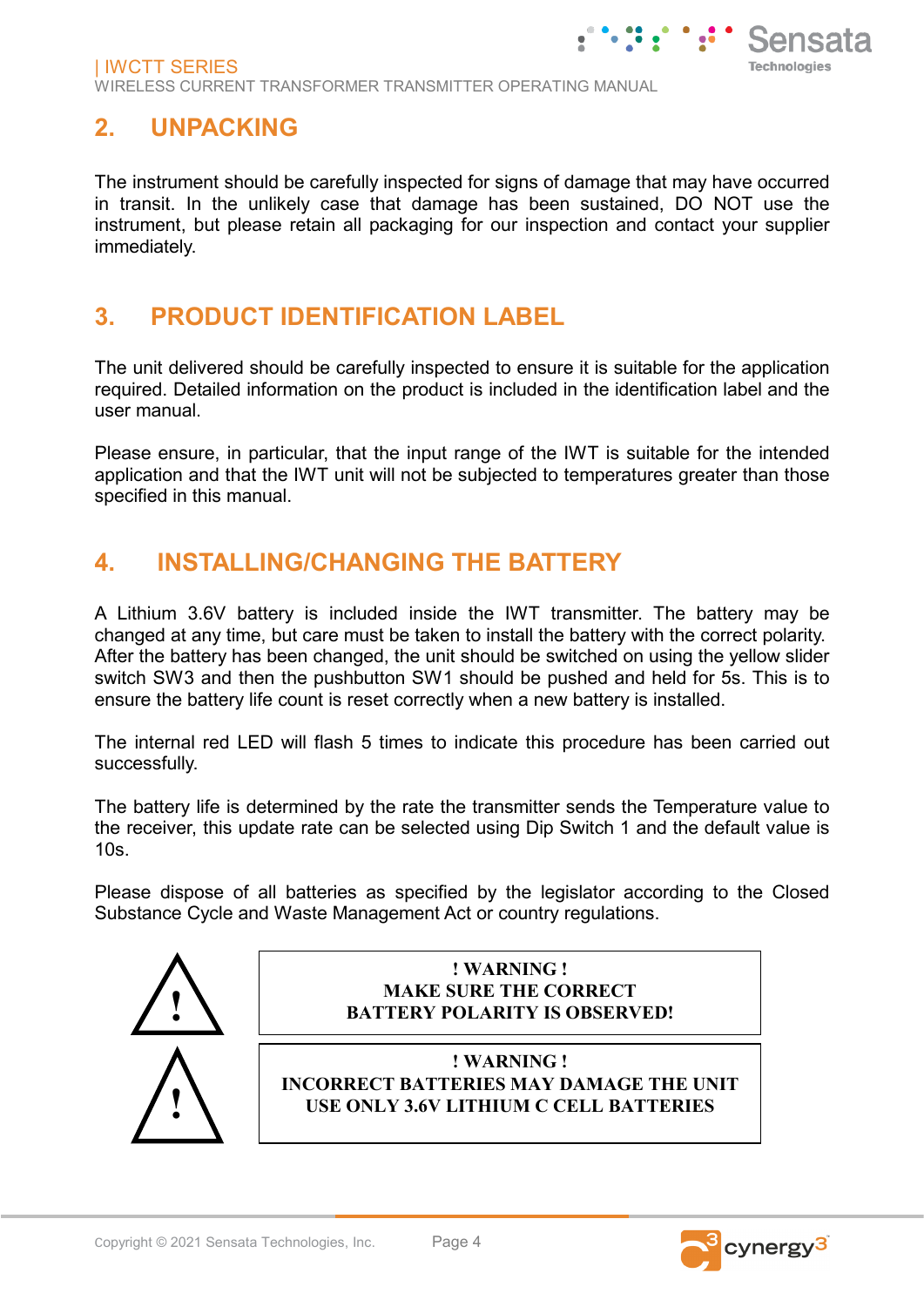## **5. SETTING UP THE IWT WIRELESS TRANSMITTER**

The IWT instrument is shipped in a default configuration which allows the unit to connect with any default IWR receiver unit and transmit the measured signal every 10s simply by switching the unit on using SW3 on the internal circuit board.

If a different update rate is required, or a different network frequency channel is required these parameters can be selected using DIP Switch 1 as detailed below:



Switches 1, 2, 3 & 4 select the RF Network the IWT will transmit on. The default network for both the IWT transmitter and IWR receiver is network 1.

| <b>RF NETWORK</b> | 1              | $\overline{2}$ | 3 | 4           |
|-------------------|----------------|----------------|---|-------------|
| 1                 | 0              | 0              | 0 | 0           |
|                   | 0              | 0              | 0 | 1           |
| $\frac{2}{3}$     | $\mathbf 0$    | 0              | 1 | 0           |
|                   | $\mathbf 0$    | 0              | 1 | 1           |
| $\frac{4}{5}$     | $\mathbf 0$    | 1              | 0 | 0           |
| 6                 | $\mathbf 0$    | 1              | 0 | 1           |
| $\overline{7}$    | $\overline{0}$ | 1              | 1 | 0           |
| 8                 | $\overline{0}$ | 1              | 1 | 1           |
| 9                 | 1              | 0              | 0 | 0           |
| 10                | 1              | 0              | 0 | 1           |
| 11                | 1              | 0              | 1 | 0           |
| 12                | 1              | 0              | 1 | 1           |
| 13                | 1              | 1              | 0 | $\mathbf 0$ |
| 14                | 1              | 1              | 0 | 1           |
| 15                | 1              | 1              | 1 | 0           |
| 16                | 1              | 1              | 1 | 1           |

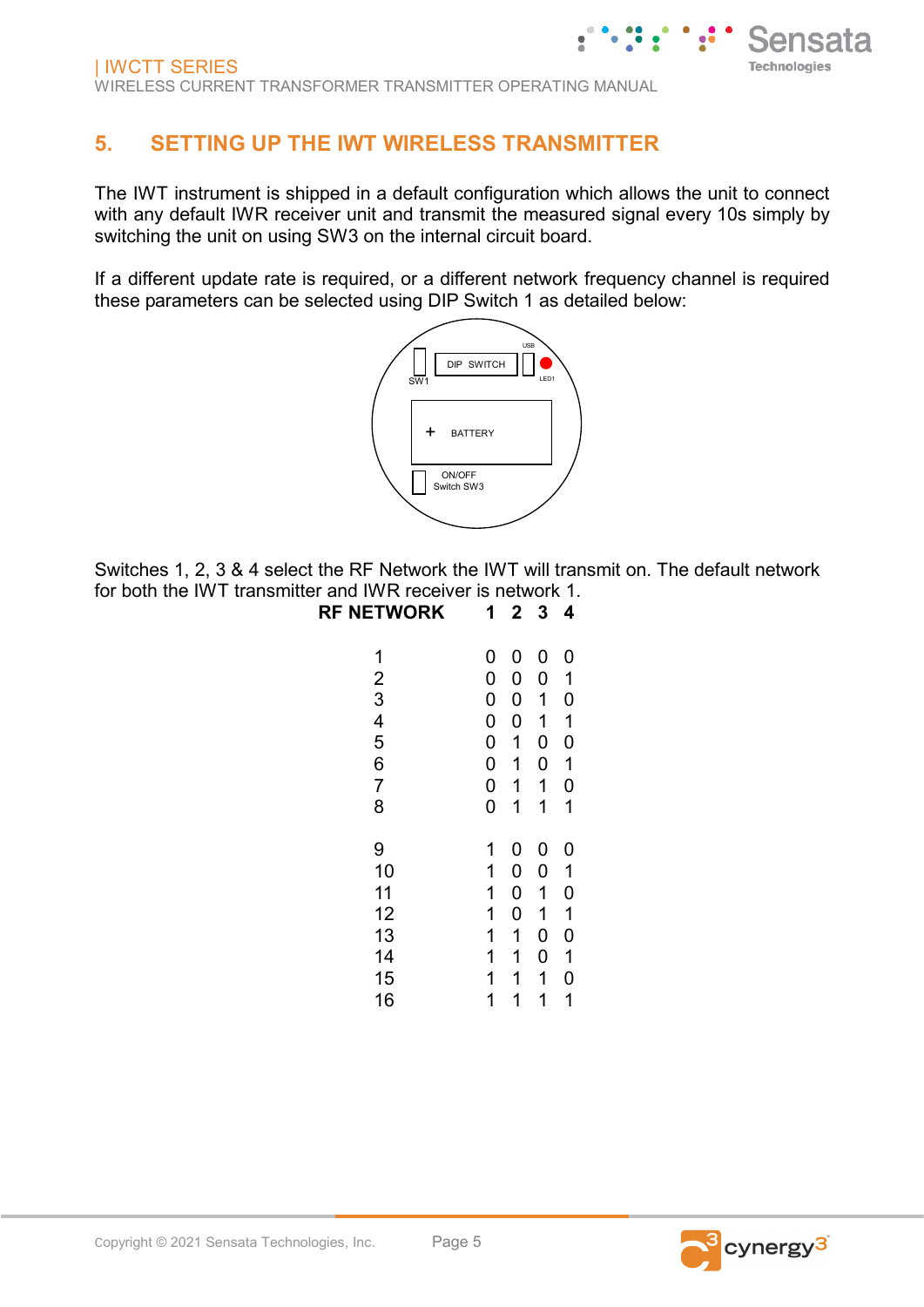Switches 5, 6 & 7 select the Transmission rate of the unit. This effectively sets how often the measured value is sent to the receiver.

At 1 and 5 second rate, a power save option is available (on by default) that changes the transmit time to every 30 seconds if the IWR is switched off or out of range for more than 3 minutes. This option can be changed using the IWT-SET program.

| Transmit time |          | 567          |  |
|---------------|----------|--------------|--|
| 10 seconds    | $^{(1)}$ | $\mathbf{0}$ |  |
| 20 seconds    | O        | 01           |  |
| 30 seconds    |          | 0 1          |  |
| 60 seconds    | O        | 11           |  |
| 120 seconds   |          | O            |  |
| 600 seconds   |          | O            |  |
| 1 second      | 1.       | 1            |  |
| 5 seconds     |          |              |  |

Switches 8, 9, and 10 set the Channel Number of the transmitter. This is used with the 5 channel receiver unit (IWR-5) to select which IWT wireless transmitter is linked to which 4-20 mA or 1-5 V dc output channel.

Channels 1 to 128 can be used with an IWR-USB, IWR-PORT, or IoT Gateway receiver. The channel number can be changed using the IWT-SET PC configuration software if switches 8, 9, and 10 are switched to the on position.

| <b>Tx Channel Number</b> | 8910                  |
|--------------------------|-----------------------|
|                          | 000                   |
| $\overline{2}$           | 001                   |
| 3                        | $0$ 1 $0$             |
| 4                        | 0 1 1                 |
| 5                        | 1 <sub>0</sub><br>- 0 |
| 6                        | 0 <sub>1</sub><br>1.  |
| 7                        | 1 1 0                 |
| 8 (or 1 to 128)          |                       |

The IWT transmitter is now set up and ready to be used. Install the unit where required, wire the appropriate input into the IWT as specified below (if there isn't an integral sensor), and switch the unit ON using SW3. Pushbutton switch SW1 can be pushed to force the unit to transmit its current measured value. A red LED 1 will flash once when the transmit button is pressed and flash a second time if the transmission has been received and acknowledged by an IWR receiver unit.

If the unit has transmitted successfully, the output of the connected receiver unit will output a value reflecting the signal level being measured.

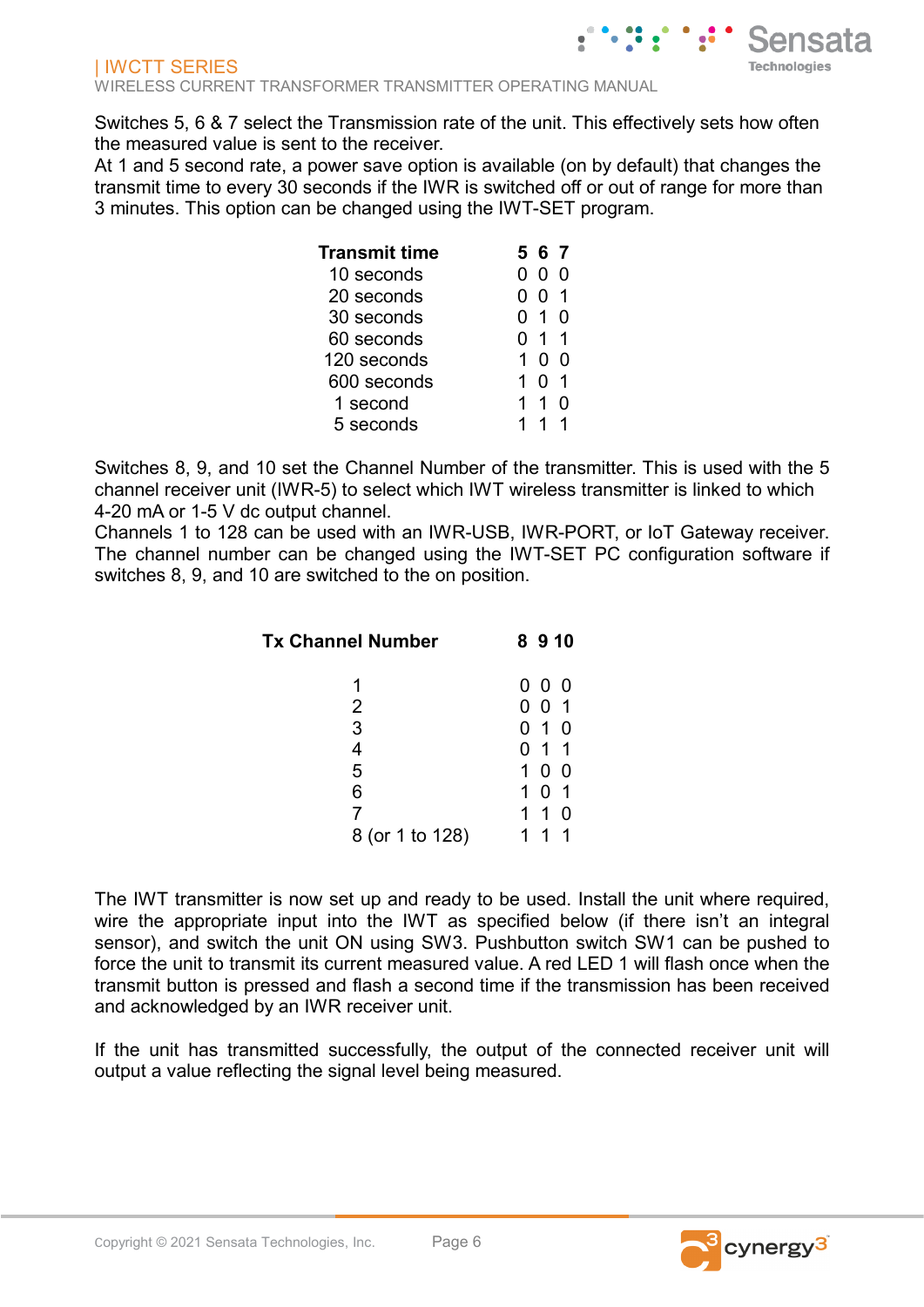### **6. TROUBLE-SHOOTING GUIDE**

| <b>Problem encountered</b>                        | <b>Possible Causes</b>                     |
|---------------------------------------------------|--------------------------------------------|
| LED1 doesn't flash when pushbutton SW1            | Unit not switched on, switch on using SW3. |
| is pressed                                        | The battery is not installed correctly.    |
|                                                   | The battery needs replacing.               |
| LED1 only flashes once when SW1 is                | IWR receiver not switched on.              |
| pressed                                           | IWR receiver is not set up for the same RF |
|                                                   | network.                                   |
|                                                   | IWR receiver not within range of the       |
|                                                   | transmitter.                               |
|                                                   | If an IWR-1 receiver is used, ensure that  |
|                                                   | the transmitter is set to Tx Channel 1     |
| isn't<br>IWR<br>the<br>receiver<br>Output<br>from | IWR receiver set up incorrectly, see IWR   |
| equivalent to the signal being monitored          | user manual for further details.           |
|                                                   | Check that the green external LED on the   |
|                                                   | receiver is flashing when the transmitter  |
|                                                   | push button is pressed as the receiver may |
|                                                   | be out of range.                           |



**Sensata** 

**Technologies**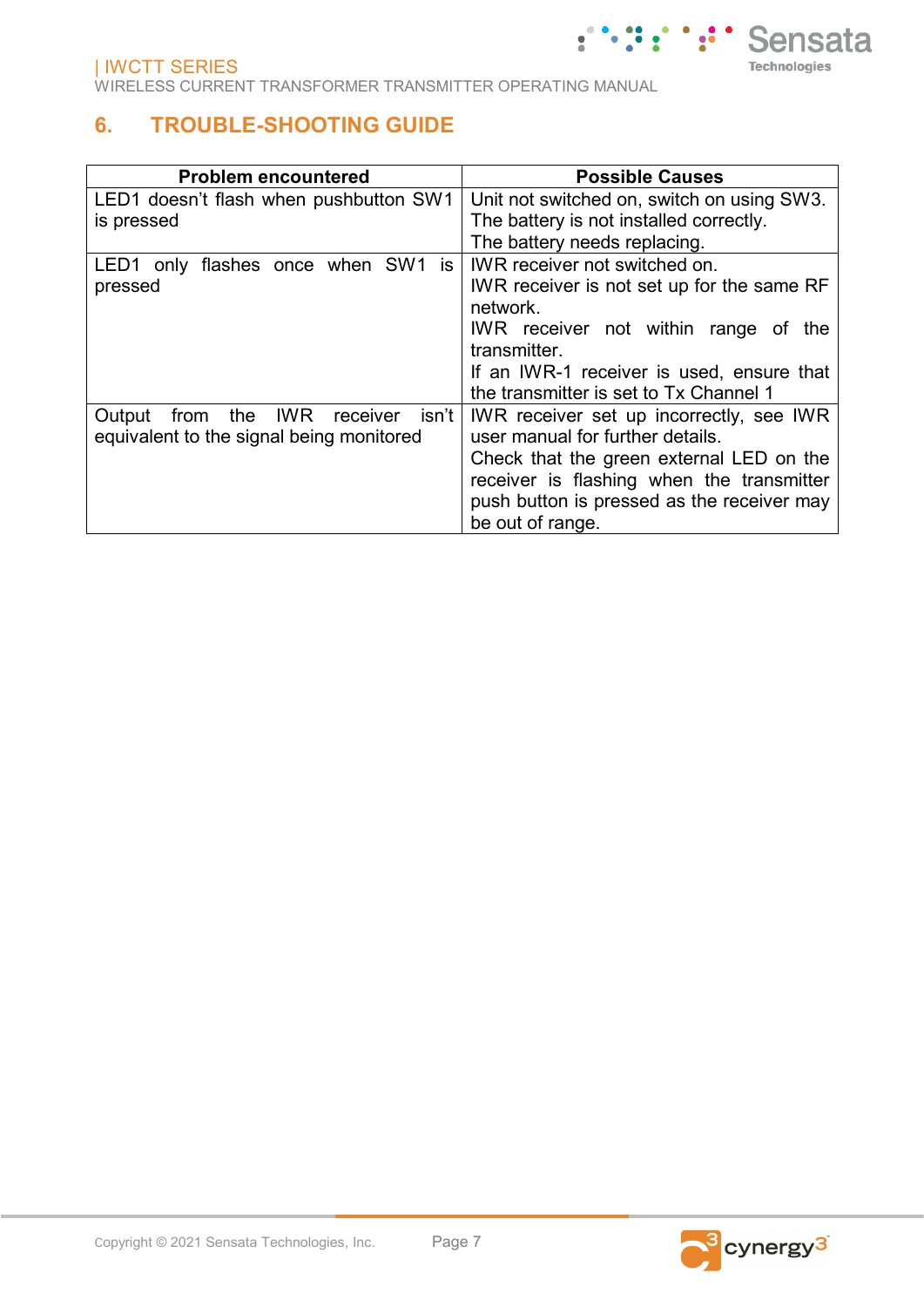## **7. SYSTEM PART NUMBERS**

| <b>Part Number</b> | Range           | <b>Connection</b> |
|--------------------|-----------------|-------------------|
| IWCTT50            | $0 - 50$ mV ac  | 1. $+ve$ 2. $-ve$ |
| IWCTT200           | $0 - 200$ mV ac | 1. $+ve$ 2. $-ve$ |
| IWCTT330           | $0 - 330$ mV ac | 1. $+ve$ 2. $-ve$ |
| IWCTT500           | $0 - 500$ mV ac | 1. $+ve$ 2. $-ve$ |

| <b>Receiver Part Number</b> | <b>Number of Output Channels</b>     |
|-----------------------------|--------------------------------------|
| $IWR-1$                     | One                                  |
| $IWR-5$                     | Five                                 |
| <b>IWR-USB</b>              | Data from up to 128 IWT Transmitters |
| <b>IWR-PORT</b>             | Data from up to 128 IWT Transmitters |
| loT-Gateway                 | Data from up to 128 IWT Transmitters |
| IANT-3                      | 3 dBi Antenna                        |

## **8. SPECIFICATIONS**

Accuracy (non-linearity & hysteresis) <± 1.0 % FSD Setting Errors **Exercise 2** and  $\overline{Z}$  are  $\overline{Z}$  and  $\overline{Z}$  are  $\overline{Z}$  are  $\overline{Z}$  and  $\overline{Z}$  are  $\overline{Z}$  are  $\overline{Z}$  and  $\overline{Z}$  are  $\overline{Z}$  are  $\overline{Z}$  are  $\overline{Z}$  are  $\overline{Z}$  are  $\overline{Z}$  are  $\overline{Z}$ 

 $\mathcal{L}(\mathcal{L},\mathcal{L})$ 

 $\ddotsc$ 

Sensata

**Technologies** 

Input range  $\bigcup_{\text{A} \in \mathcal{A}}$  Ac/dc mV From CT up to 0-500mV Ambient Temperature Ambient Temperature<br>
Storage Temperature  $-20$  to +80 °C<br>
-20 to +80 °C Storage Temperature

Weight 310 g<br>RF Transmitter 310 g<br>RF Transmitter 310 g

RF Transmitter Contains FCC W70MRF24J40MDME<br>Power Requirements FOC W70MRF24J40MDME Power Requirements<br>
Battery Life 69.6 V Cell<br>
Battery Life 69.6 V Cell<br>
Battery Life 69.6 V Cell<br>
S Years (10s transmission rate) 5 Years (10s transmission rate)

Dimensions 79 mm x 79 mm x 52mm (L x W x D)

Mounting Mounting Any Orientation

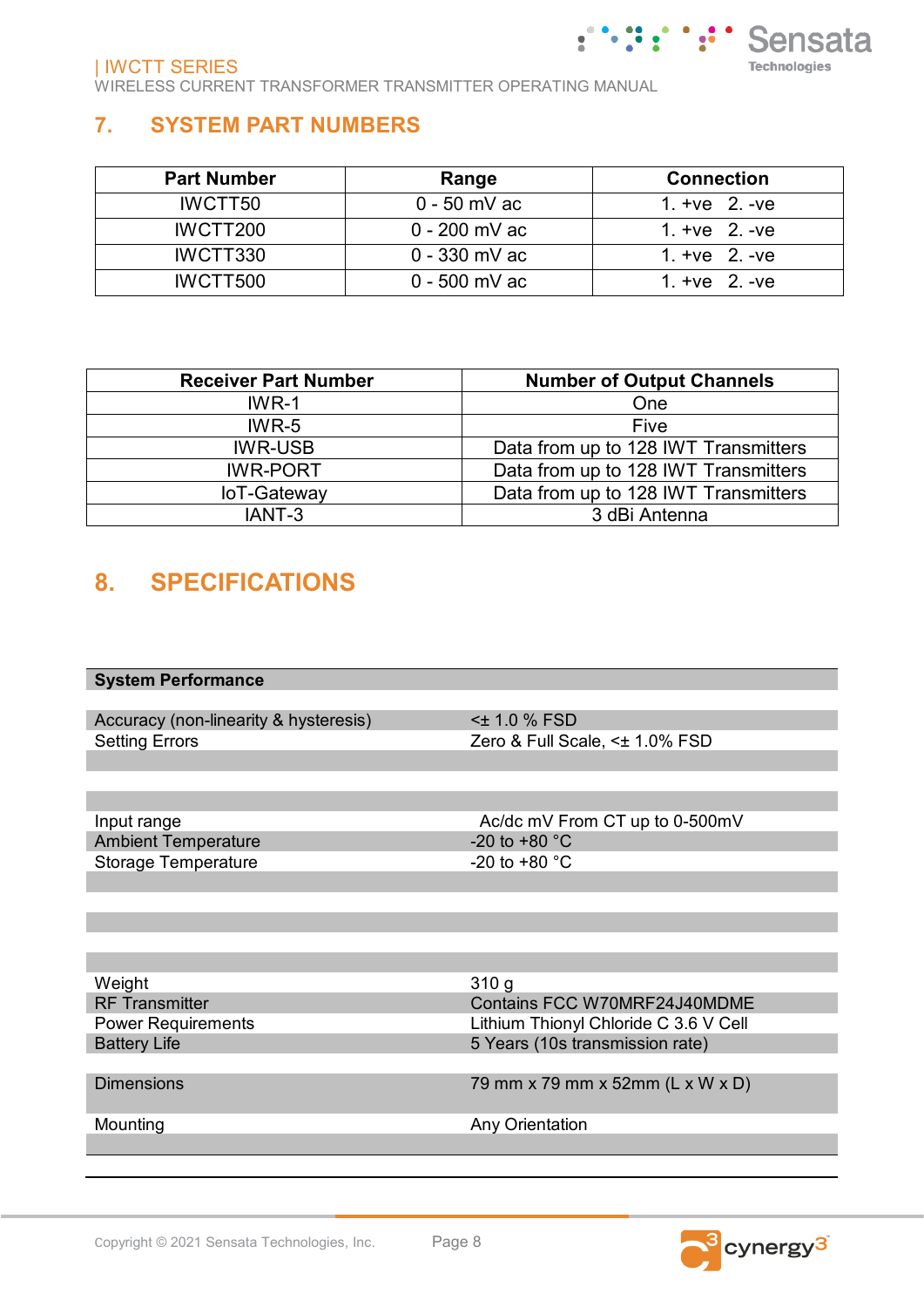# **United States FCC**

This equipment has been tested and found to comply with the limits for a Class B device, pursuant to part 15 of the FCC Rules. These limits are designed to provide reasonable protection against harmful interference in a residential installation. This equipment generates, uses, and can radiate radio frequency energy, and if not installed and used in accordance with the instructions, may cause harmful interference to radio communications. However, there is no guarantee that interference will not occur in a particular installation. If this equipment does cause harmful interference to radio or television reception, which can be determined by turning the equipment off and on, the user is encouraged to try to correct the

- interference by one or more of the following measures:
- Reorient or relocate the receiving antenna
- Increase the separation between the equipment and receiver
- Connect the equipment into an outlet on a circuit different from that which the receiver is connected
- Consult the dealer or an experienced radio/TV technician for help

Warning: Changes or modifications not expressly approved by Cynergy3 could void the user's authority to operate the equipment.

#### RF Exposure

#### Contains FCC ID: W70MRF24J40MDME

In this equipment, the antenna supplied is a PCB antenna and an alternative antenna must not be used.

Caution: To satisfy FCC RF Exposure requirements for mobile and base station transmission devices, a separation distance of 20cm or more should be maintained between the antenna of this device and persons during operation. To ensure compliance operation at closer than this distance is not recommended. The antenna used for this transmitter must not be co-located or operating in conjunction with any other antenna or transmitter. No other antenna may be used with this equipment other than the PCB antenna supplied with this equipment.

# **Canada (IC)**

### English

This device complies with Industry Canada license-exempt RSS standard(s). Operation is subject to the following two conditions: (1) this device may not cause interference, and (2) this device must accept any interference, including interference that may cause undesired operation of the device.

Under Industry Canada regulations, this radio transmitter may only operate using an antenna of the type and maximum (or lesser) gain approved for the transmitter by Industry Canada. To reduce potential radio interference to other users, the antenna type and its gain should be so chosen that the equivalent isotropically radiated power (e.i.r.p.) is not more than that necessary for successful communication.

#### French

Le présent appareil est conforme aux CNR d'industrie Canada applicables aux appareils radio exempts de licence. L'explitation est autorisée aux deux conditions suivantes: (1) l'appareil ne doit pas produire de brouillage, et (2) l'utilisateur de l'appareil doit accepter tout brouillage, et (2) l'utilisateur de l'appareil doit accepter tout brouillage radioelectrique subi, même si le brouillage est susceptible d'en compromettre le fonctionnement.

Conformément à la réglementation d'Industrie Canada, le présent émetteur radio peut fonctionner avec une antenna d'un type et d'un gain maximal (ou inférieur) approuvé pour l'émetteur par Industrie Canada. Dans le but de réduire les risques de brouillage radioélectrique à I'intention des autres utilisateurs, il fait

Sensata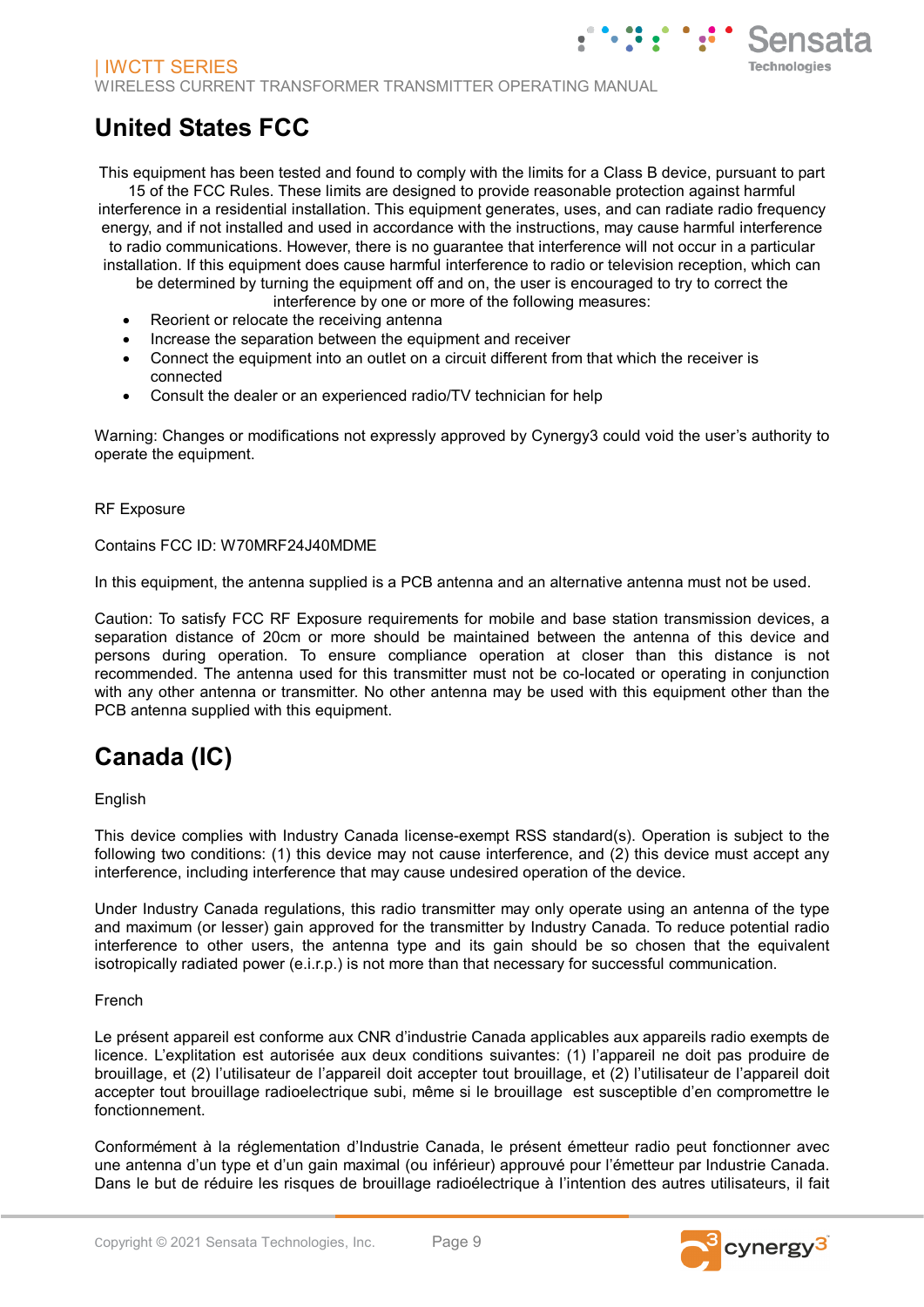WIRELESS CURRENT TRANSFORMER TRANSMITTER OPERATING MANUAL

choisir le type d'antenne et son gain de sorte que la puissance isotrope rayonnée équivalente (p.i.r.e) ne dépasse pas l'intensité nécessaire à l'établissement d'une communication satisfaisante.



nsata